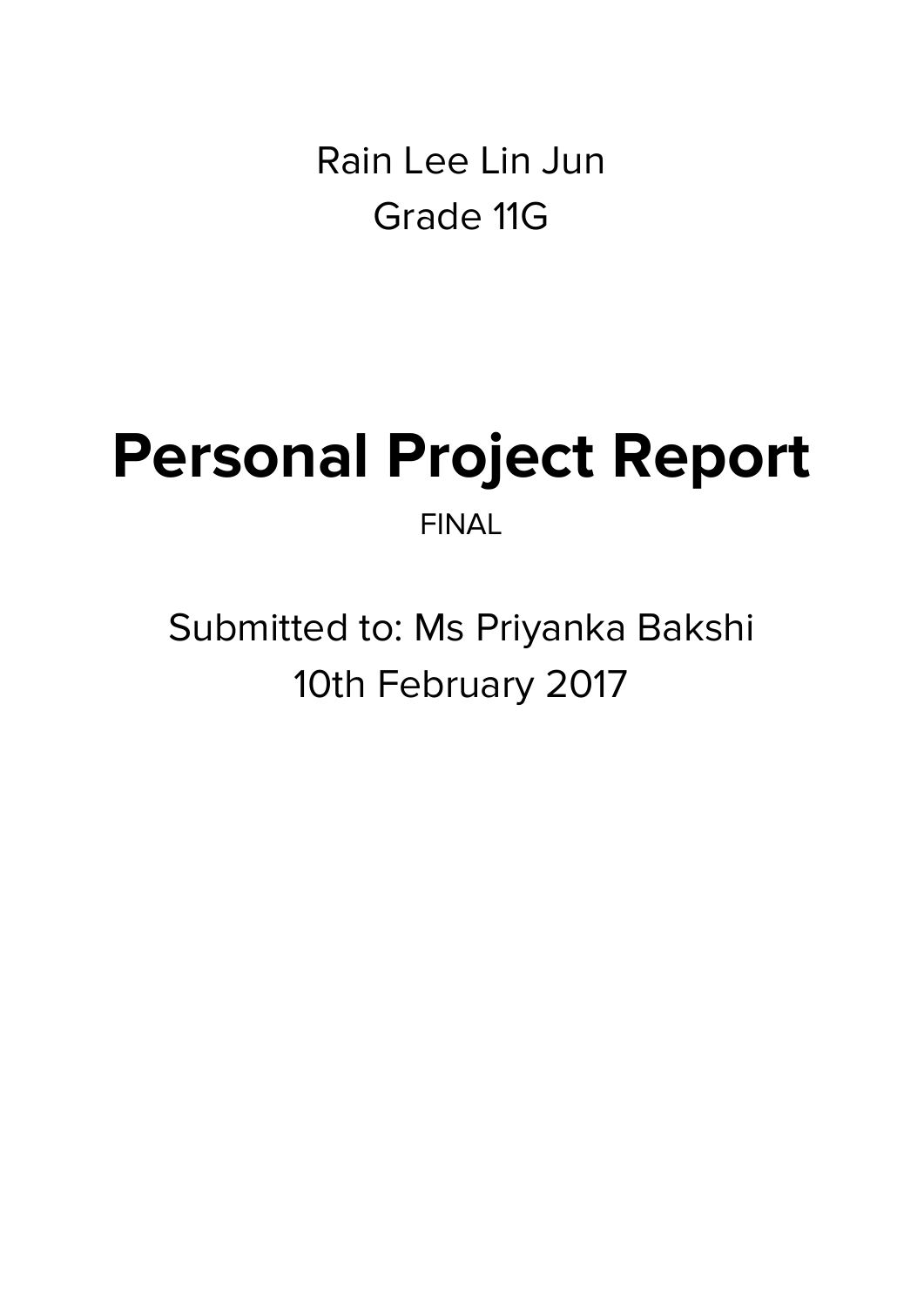#### *This report has been updated on the 18th of December 2018 to include a disclaimer and foreword.*

#### **Background**

The following report was completed for the International Baccalaureate Middle Years Programme (IB MYP) Personal Project (Grade 11) at Fairview International School Subang, Malaysia on 10th February 2017.

The product, an informational dramatized short film based on interviews of real experiences, titled "The Girl Who Lived Again: Social Anxiety & Depression Awareness Video" can be viewed at [https://youtu.be/DxTXGYfm39M.](https://youtu.be/DxTXGYfm39M)

#### **Disclaimer**

This report is in no way suitable for professional therapeutic use and may only be used for reference. The author, school, IBO or any other relevant party are not liable for any current factual errors as the report has been marked and facts have been checked. Should there be any doubts, please consult a professional (i.e. psychiatrist, teacher or lecturer) or professional reports, journals and books for clarification.

Thank you for your kind understanding.

Please do not plagiarize this report. Kindly read and reference the content of the report should you deem it accurate and worthy enough to be used for academic, research purposes.

Should you wish to display the product (video) or any portion of the report in any media, please do make a reference and link to the author's YouTube channel at

#### www.rainleelj.com

The author may be contacted at: [stu19.ljlee.sj@fairview.edu.my](mailto:stu19.ljlee.sj@fairview.edu.my) or [leelinjun888@gmail.com](mailto:leelinjun888@gmail.com).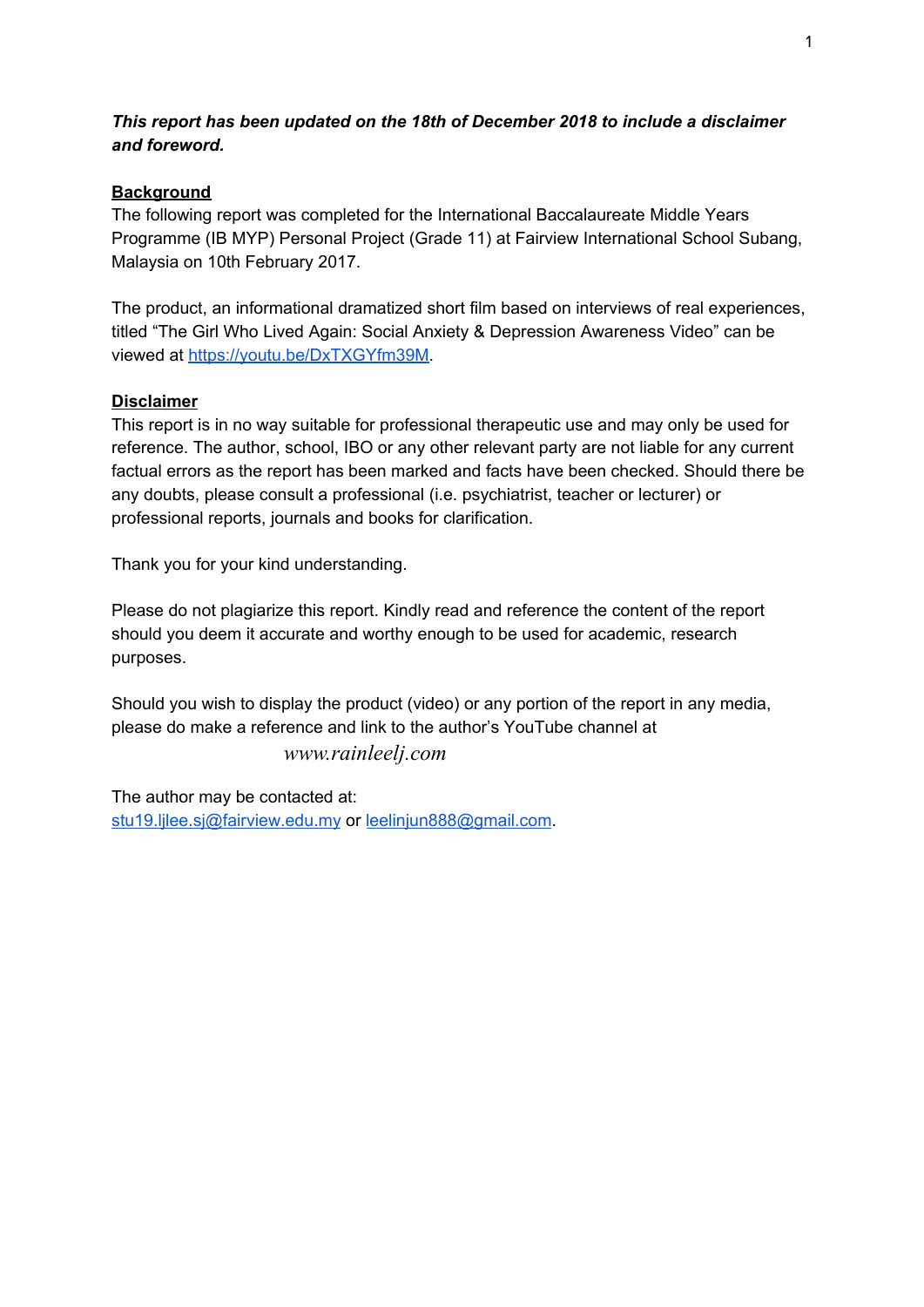# **Contents**

### **Criterion A Investigation**

- $\rightarrow$  Goals
- **→ Global Context**
- **→ About My Personal Project**
- **→ Research Process**
- **→ Source Evaluation**
- **→ Reliability, Usefulness and Relevance**

### **Criterion B Planning**

- **→ PP Process**
- $\rightarrow$  Materials
- **→ Rubrics for Product**
- $\rightarrow$  Timeline
- **→ ATL Skills**

### **Criterion C Taking Action**

- **→ Product Making Process**
- **→ Challenges Faced**
- **→ Approaches To Learning In Creation**

### **Criterion D Reflection**

- **→ Self Evaluation**
- **→ Improvement**
- **→ Impact On Community**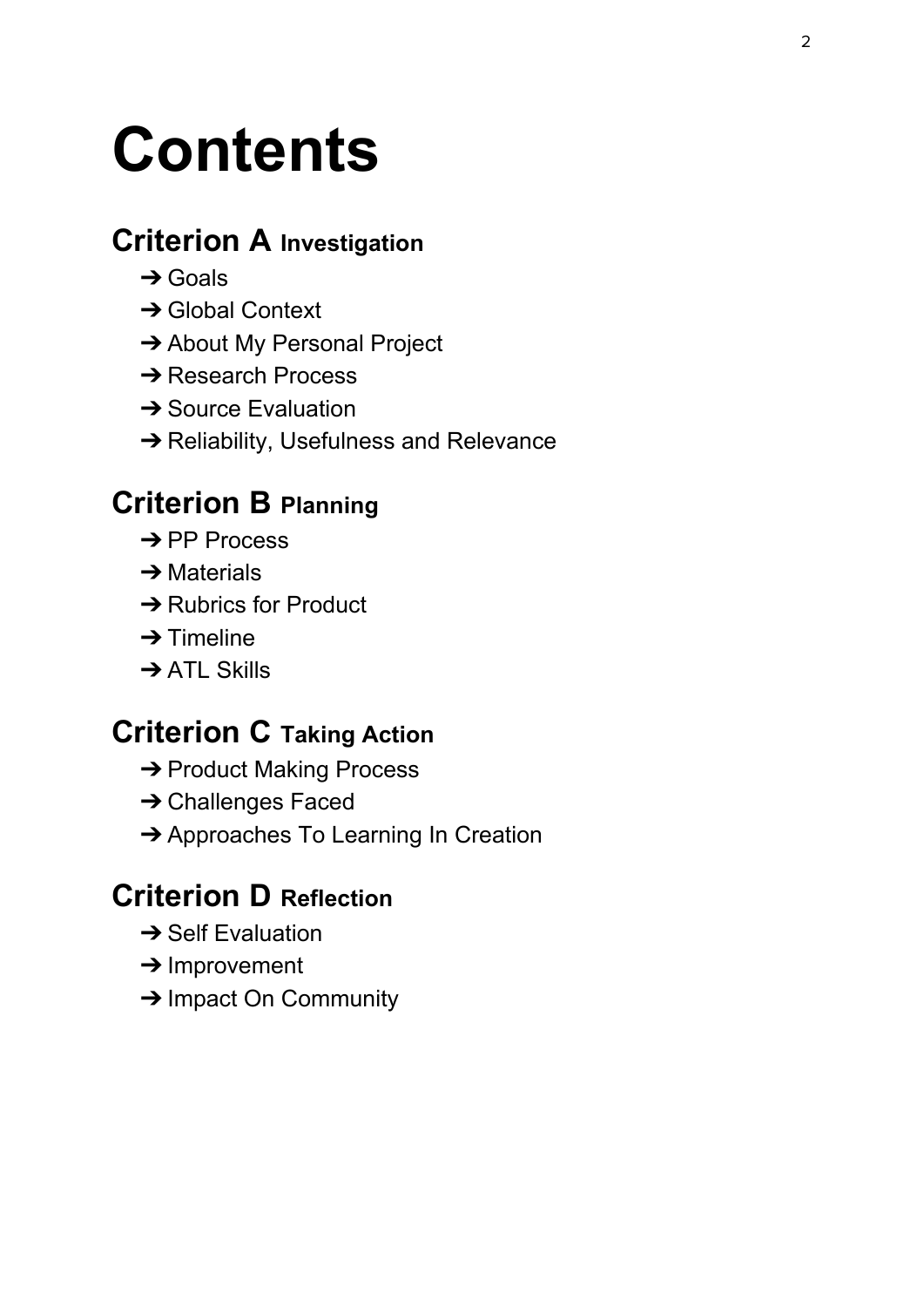#### **PERSONAL PROJECT REPORT**

Rain Lee Lin Jun Grade 11 10th February 2017 Ms. Priyanka

#### *Criterion A*

**i) Investigation**

#### **Goals**

I would begin this project by researching social anxiety disorder (SAD) and major depression disorder (Depression) as these are two big mental health disorders. The causes of these mental health disorders include stress, bullying and biasness. Of the causes mentioned, I have experienced bullying and biasness before (not to the point of contracting mental illness). I am very keen to promote mental health awareness and for my project, I am creating a video to achieve the objective. In addition, the video will depict how SAD and depression can affect one's life to the point where it becomes unbearable. I will also showcase how technology such as information technology and communication channels are "double edge sword" as these channels are able to cause people to become socially anxious from cyber bullying, yet alleviate the problems through interacting with others online. Obviously, one needs to be careful during these interactions and not be addicted to the extent the physical well being is to be neglected. These channels are used to fill up the void in a depressed person's life, yet it can be used to assist a depressed person to come out of that state. There are so many people in this world that are not aware of the dangers of Depression and SAD, their causes, symptoms and treatments. According to a study done by the American Foundation of Suicide Prevention (AFSP, 2012), over 25 million Americans suffer from major depressive disorder yearly and 50% of them end up committing suicide. This same study discovered that suicide is also the 10th leading cause of death of Americans. The video could bring a lot of benefit to those suffering from depression, as well as SAD (since a factor of depression is long term, abusive social anxiety). These are highly challenging goals for me because I will need to research about people who suffer from SAD and depression which comprises of one's mental, physical and emotional states.

#### **Global Context**

The project links to the global context of Identities and Relationships, as it depicts the lives of people suffering from SAD are mostly alone and shunned from society, whilst those who suffer from depression are stereotypically seen to be huddled in the corner of the room everyday. It also shows the relationship of these victims with society by how individuals are not bothered to help. They are also misdiagnosed or wrongly assisted by society. Social anxiety are actually caused by those unwilling to help as they've seriously been "wounded" by these people simply due the fact that these people are the ones that left them all afraid of being in society as they were abused by them. Depressed people are only depressed because they are reminiscing of a relationship that they used to have, no matter what type of relationship.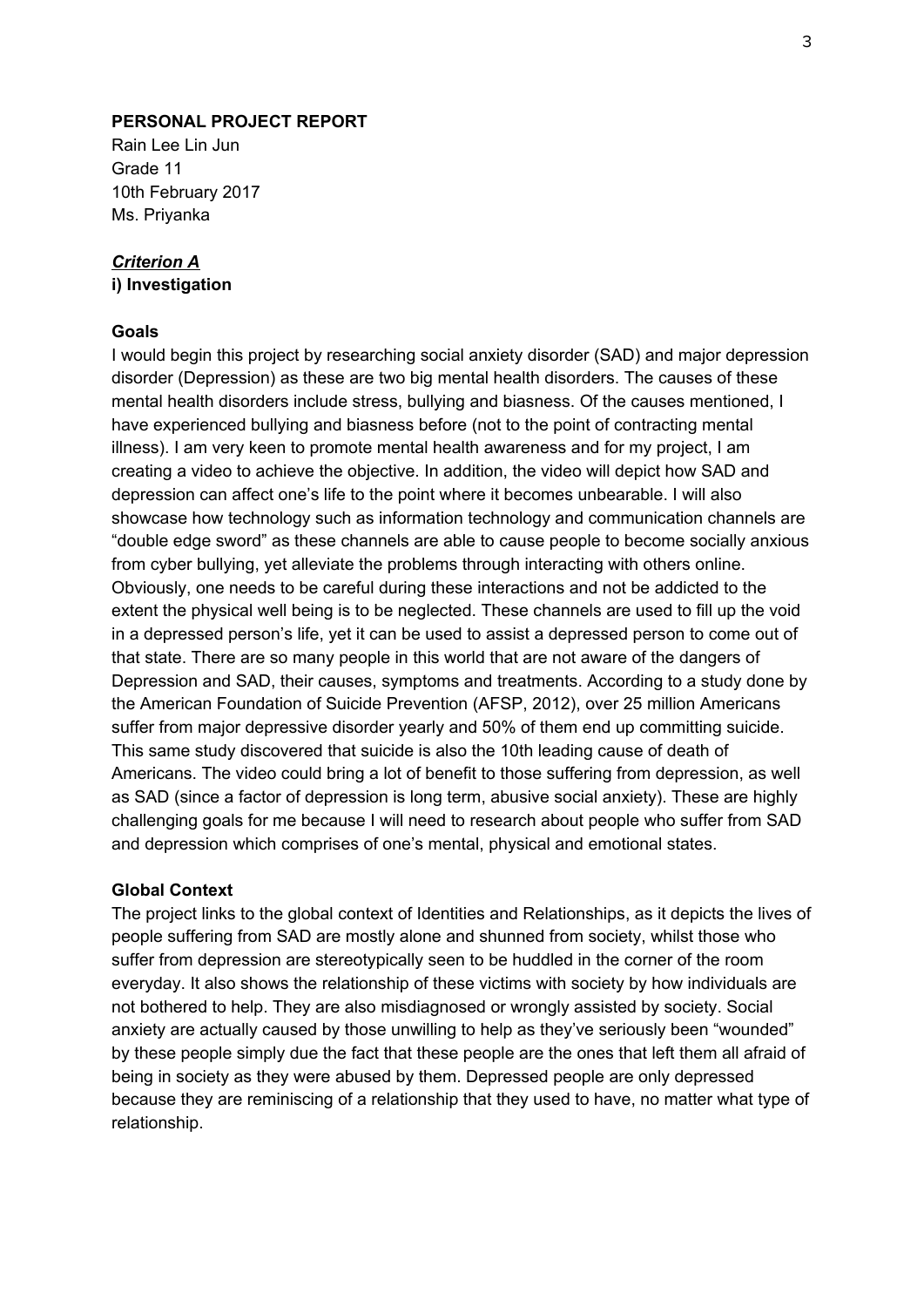### Choosing a Global Context



Fig 1.1

#### **About My Personal Project**

The main topics in my Personal Project (PP) are Social Anxiety Disorder (SAD) and Major Depressive Disorder (Depression). Based on my prior experiences being Socially Awkward (which is one stage before SAD, I know how it feels like to be Socially Anxious as Social Awkwardness exhibits the same symptoms as SAD, but it is a milder form. When I started becoming more sociable, I researched into what I used to be like in social situations by looking back at old video diaries I used to take. After a visit to a psychologist, he explained that I was only Socially Awkward, a stage before SAD that is easily curable and the moment individuals around you start interacting with you, the Social Awkwardness simply turns into shyness. However, Social Awkwardness was very hard for me and I could only imagine what those with SAD are going through. Therefore ever since then, I have wanted to spread awareness about this problem. I know, that through what I've seen with my own eyes that there are many other people exhibiting symptoms of SAD, and they're being bullied, ridiculed and harassed.

SAD, also called social phobia is a condition or disorder when the individual who suffers from it has an excessive and unreasonable fear of social situations. Anxiety (intense nervousness) and self-consciousness arise from a fear of being closely watched, judged, and criticized by others. It can become so severe to the point where even going out on their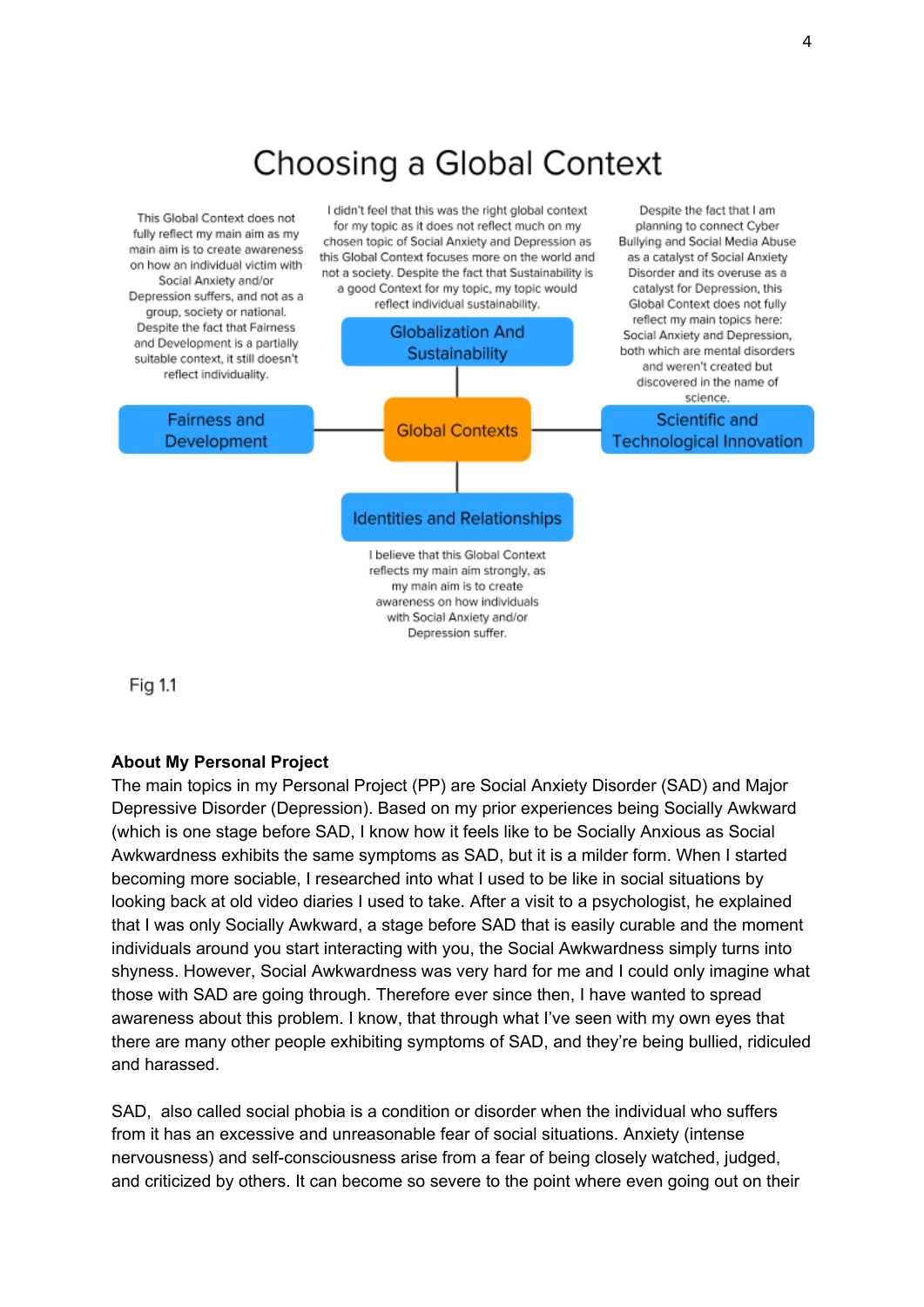own or even talking on the phone is seems as threatening to them as holding a gun one trigger away towards their own death. It gets worse when people actually start to reject them because of their behaviour. There however is a fine line between SAD, being an introvert or being socially anxious. Most introverts are not afraid that they will be judged by others. Socially anxious individuals tend to take other's judgements to heart but they are still not afraid to say what they want to. However, individuals suffering from SAD are so afraid of being judged by others to the point they refuse to even say anything and even minor criticism and advice are taken to heart as insults or judgements. They would be afraid of doing any given activity in public because the thoughts that arise in their mind go from "This would be successful." to "I will most definitely fail and I will be all over the internet." However, the average introvert would not think that way, and would only think "I'll do it." Socially anxious individuals would be hesitant but with motivation, they would do any given activity in public. Social Anxiety is driven by fear, while being an introvert is your way of life and being socially anxious just means that you're a rather shy person.

Depression means that an individual has feelings of severe despondency and dejection. It is a mood disorder that causes a persistent feeling of sadness and loss of interest. Once medically diagnosed, it is referred to as clinical depression. It affects how you feel, think and behave and can lead to a variety of emotional and physical problems. Individuals who suffer from it may have trouble doing normal day-to-day activities, and sometimes they may feel as if life isn't worth living. More than just about being sad, depression isn't a weakness and they can't simply "snap out" of it. Depression requires long-term treatment.

Experts tell me that SAD only has a remote connection to Depression, but in my opinion, SAD can lead to Depression because people who suffer from SAD will mostly end up alone and feel nervous about going out to any social events or do presentations, feel scared and afraid because they have no friends. And they will stay home all day, alone, not wanting to have any interaction with anyone outside. They will compare themselves to others, they feel useless and they look down upon themselves, as in focus on shortcomings and negative perspectives. Depressed individuals, in the later stages, will also avoid all outdoor contact, compare themselves to others, feel that they're useless and beat themselves up. In fact, there is only one difference in the symptoms between SAD and Depression which would be how individuals with SAD expect that they could enjoy themselves if they could somehow interact appropriately with others. On the other hand, those who suffer from depression don't ever expect to enjoy themselves.

I want to spread awareness about SAD and Depression, since SAD leads to Depression and 90% of Depressed individuals eventually commit suicide based on US research. I have set my target audience at all Malaysian individuals who are 12 to 60 years old, as SAD and Depression can occur in anyone. I am not letting younger audiences view the video as they aren't likely to understand what is going on. I choose video as the media of communicating this awareness as videos are the most commonly watched media today on all digital platforms. The reason why I chose this target audience is that because according to national survey statistics, 80% of Malaysians would not visit a psychologist at all , no matter what disorders or issues they have. Most of them say this because they think of a psychologist's consultation room like a metal cage with bars all around, or that after the consultation they'd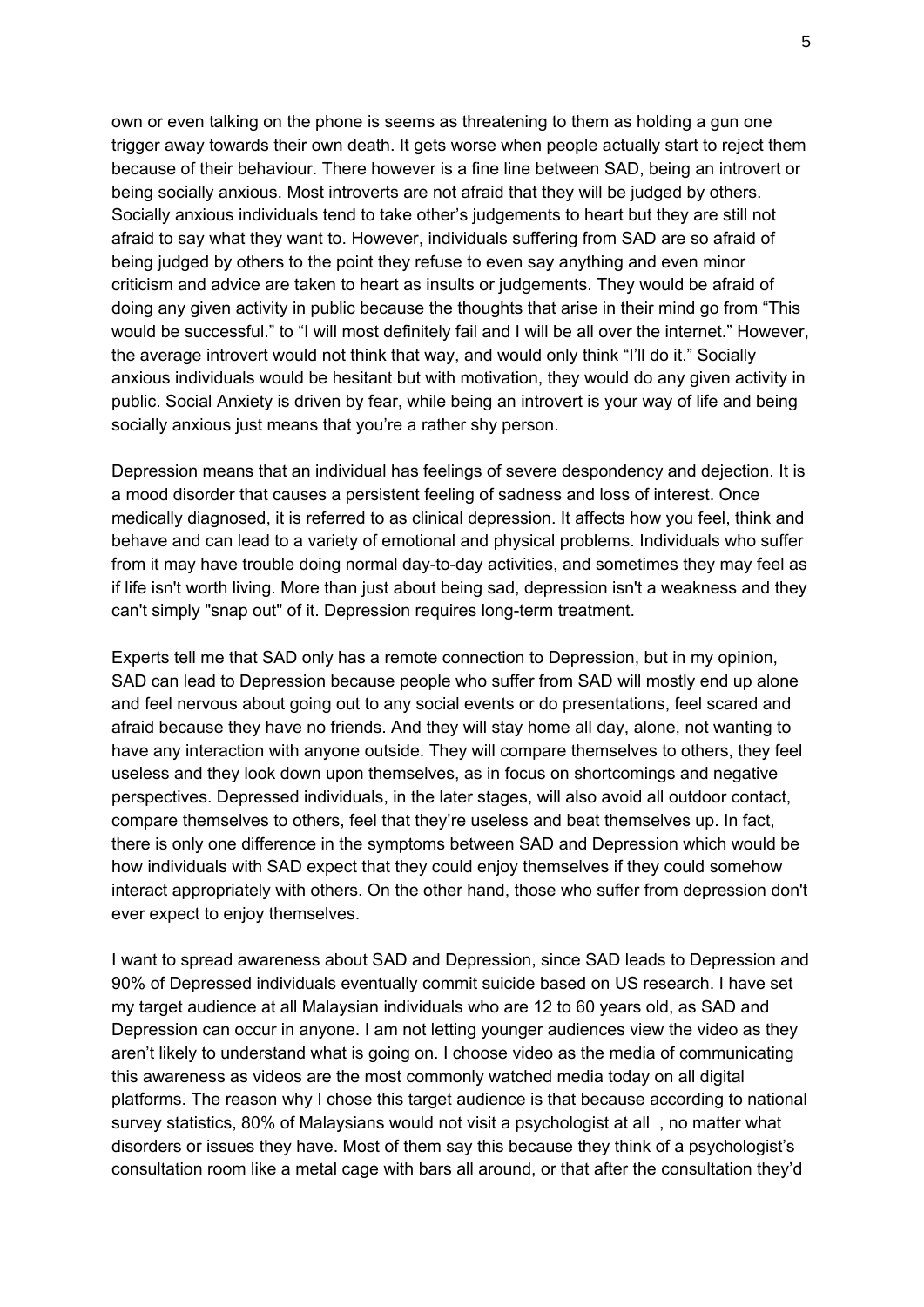be put in a metal cage. As for Social Anxiety in Malaysia, not many people are even aware how serious it is and they don't know that it can lead into Depression. There are 318 million Americans and 10% of them suffer from SAD and Depression. USA government statistics report that 70% of the 15 million Americans who are clinically depressed refused to come forward or receive treatment. [3] The number of Americans suffering from SAD also stand at 15 million.

I am relating Depression and SAD to Social Media and Cyberbullying as being Cyberbullied was how I became Socially Awkward for a short period in my life.I also have a passion for computers and digital life, so I could relate a lot to Social Media.

I have not been able to find any product similar to mine on the internet's popular video sharing platforms at all that have the target audience of Malaysians. My product will be a video that spreads awareness about SAD and Depression, the symptoms, how to assist them and I will also include a scene that acts out the lives of people suffering from SAD and Depression. The video will be closer to a drama rather than a documentary. I did this because statistics obtained from Google show that more people would rather watch a video that contains a scripted drama or acting than a documentary.

The main reason why I chose the product to be a video and not a website, blog, book, campaign or journal is that because none of these are able to showcase the lives of people suffering from SAD and Depression from a first person perspective, which is one of the best perspective to spread awareness from.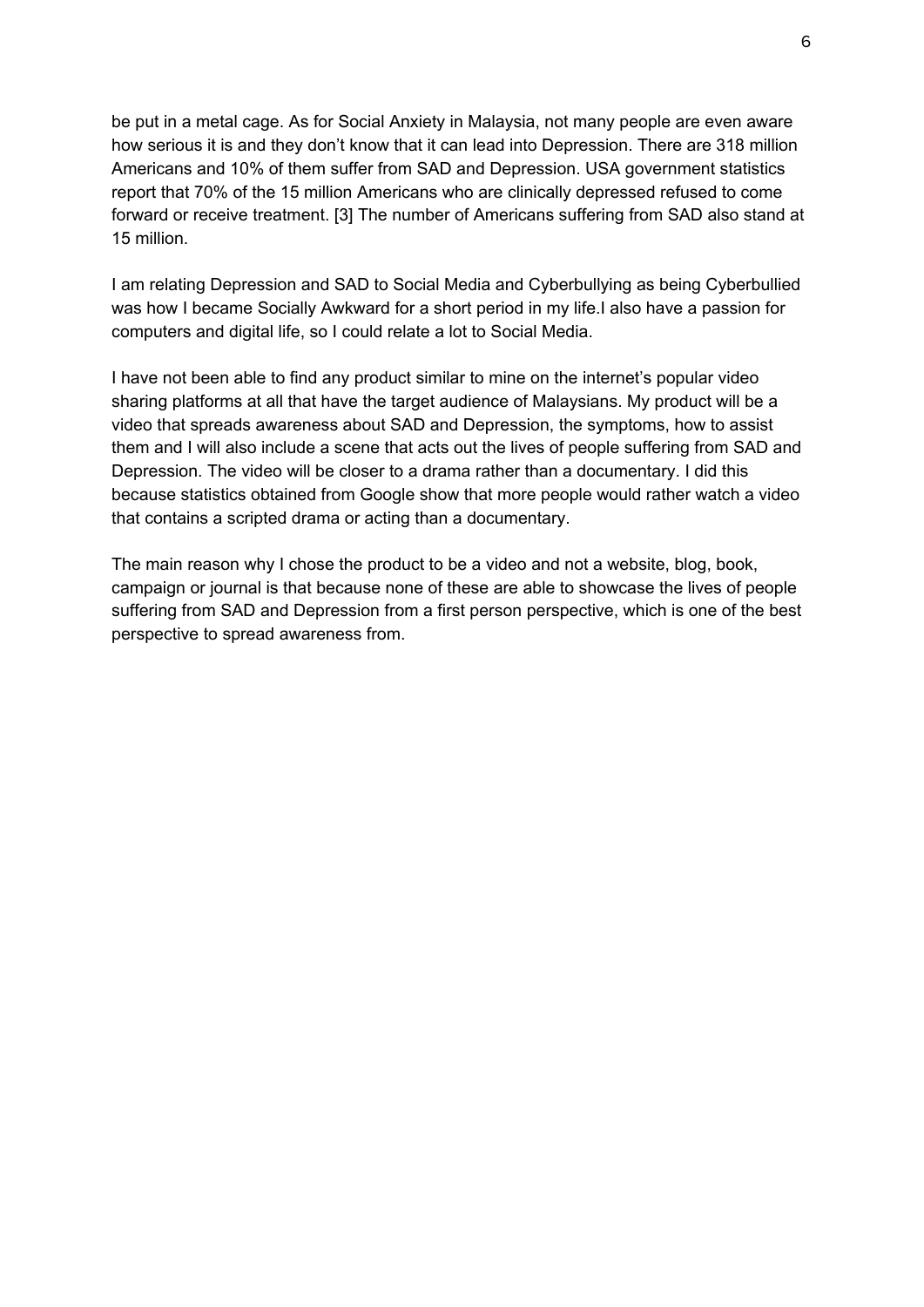### **Relating MYP Subjects**

Editing my product, an awareness video, uses video and audio editing tools, which are all based upon the video editing taught in Digital Design. My product is strongly based and created upon the techniques of acting and filmmaking which areall part of the Performing Arts Subject.

In my awareness video, I will be making use of language techniques and the power of language and speaking styles to enable myself and my audience to pay attention and watch my video and fully understand it.



Fig 1.2

#### **Research Process**

I need to know more about the life of individuals suffering from both SAD and Depression in more detail. I would have to find out by exploring one's personal emotions and how these torments are still affecting the individual who has suffered from SAD. I could use my personal memories and emotions, but what I had been through, according to the psychiatrist I visited, is only a quarter of what people suffer from when they have SAD. I will also use secondary sources like interviews and articles of or by former SAD patients found online. As for the Depressed individual it would be very hard to find out as most Depressed people are still undergoing therapy, underwent it or have committed suicide. It is a terrible idea to talk to Depressed individuals about Depression as they may start getting Depressed again because the word itself may bring back bad memories. Therefore, I have to rely on secondary resources such as the internet, books and journals. I will also use surveys as a way to find out people's opinions on the mental illness I am attempting to spread awareness about.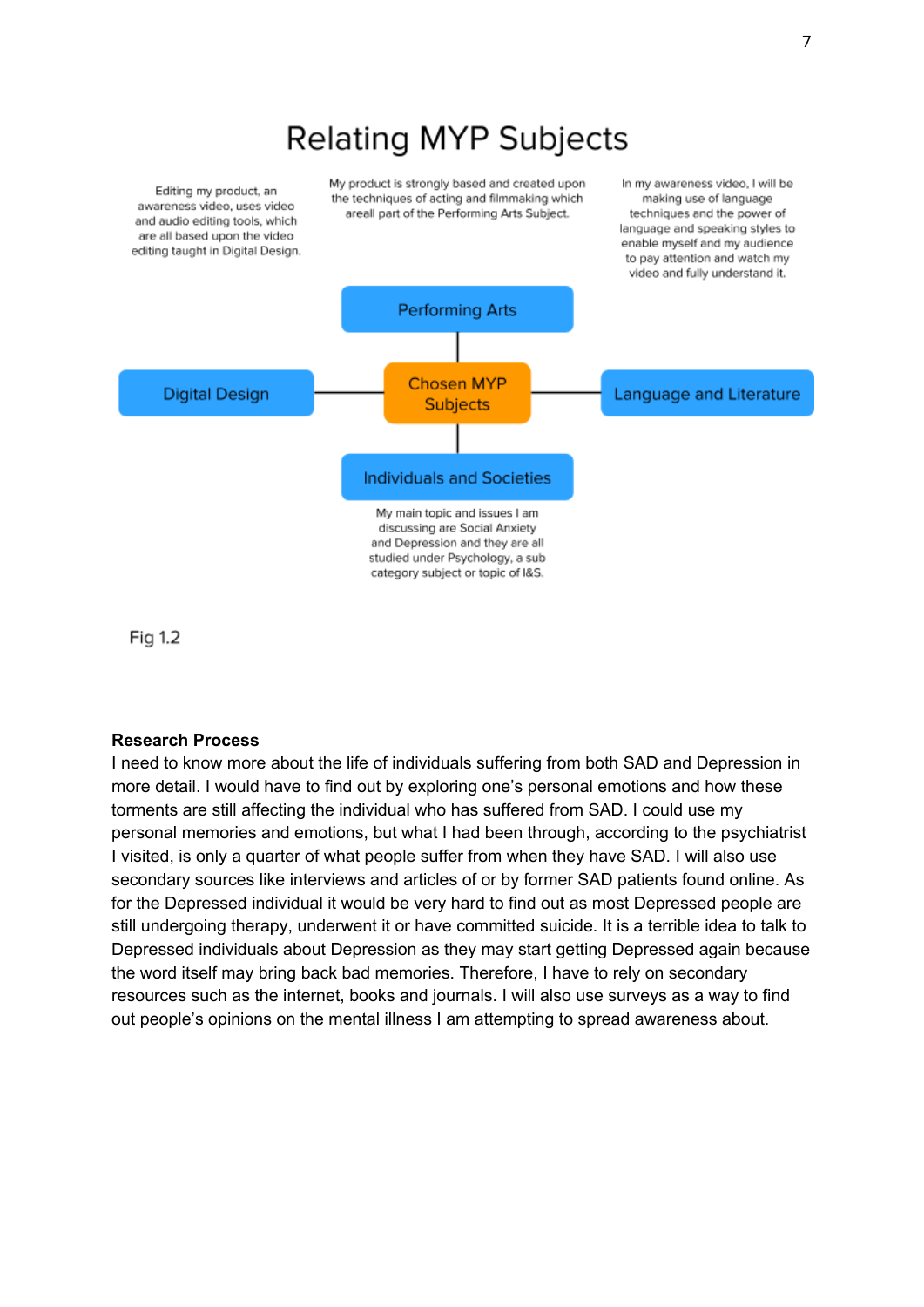

interested in watching videos online more than checking out a website or blog, reading a book or journal or even attending an event or campagin.

Fig 1.3

To create an effective awareness video, I had to learn about various camera angle techniques, tone and usage of language as well. By researching camera angles, I found out High Angle Shots (where the camera looks downwards on the subject) would be the most effective Camera Angle for awareness videos and they grab viewers' attention and evoke sympathy in them. For the actors and actresses in the video, I would ask my friends and neighbours to play roles in the video. Before we started the video shoots, I had scripted the video and explained the storyline to the actors and actresses. In my video there would be scenes showing how the main charecter in the video has once lived a happy life and I would then compare and contrast her life before with what her life has become after SAD and Depression got hold of her. This would show the audience how serious SAD and Depression are, and that they are mental illnesses that have to be taken seriously and what the consequences would be if action isn't taken during the early stages.

### **Research Skills**

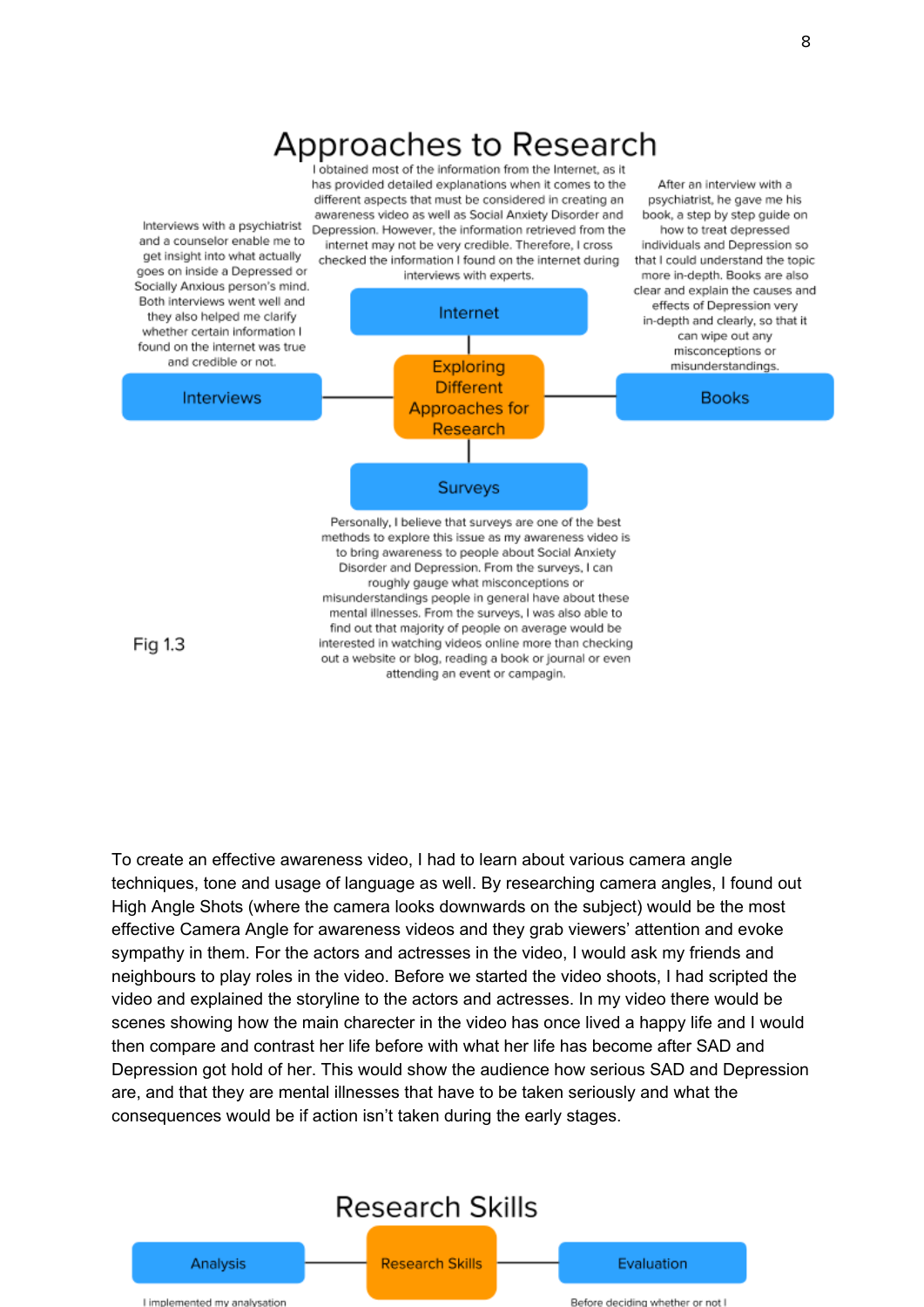### **Collaboration Skills**





#### **Source Evaluation**

To ensure that my sources were reliable I thoroughly checked who the authors were and if the information provided was biased or not. For my primary research, I researched on information about SAD and Depression, I then researched on Social Media and Cyberbullying, which I believed to be a major cause of these disorders and my belief turned out to be true. As my product was a video, I also researched on camera angles and video techniques and used my prior knowledge of camera angles from Language and Literature to ensure the end product was well done.

I carried out surveys to investigate people's beliefs and misconceptions about SAD and Depression The survey was focused on the younger society that is those aged between 12 to 30 years. I focused on their generation because they would be adults in coming years and I wanted to investigate how well they knew about the world around them. My target audience was students in schools as I believed they were the easiest place to find individuals who are in the specified age range. In addition, those who would view my final product will also be in a school and I wanted to see how effective my product is in eliminating their misconceptions.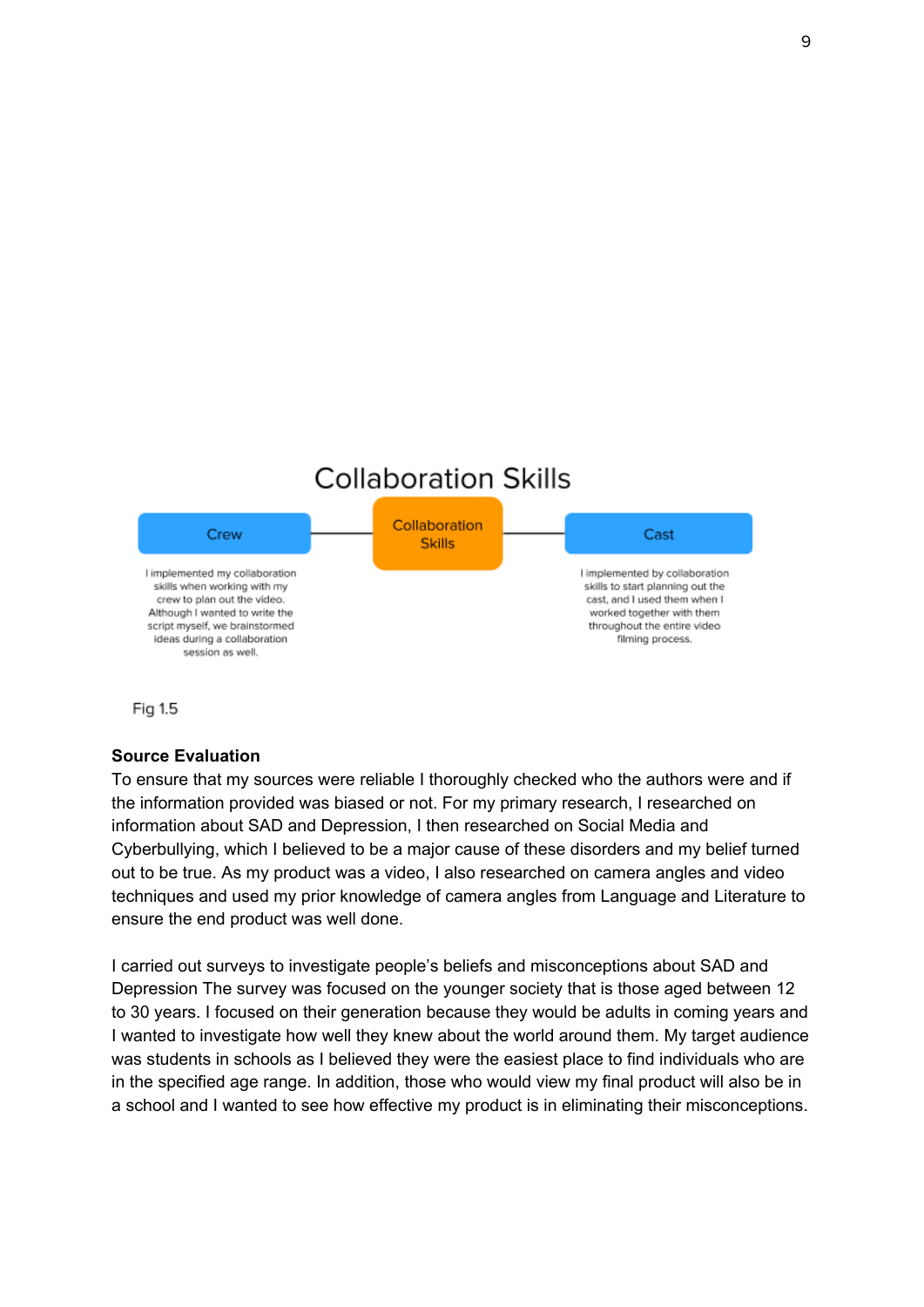### **Communication Skills**



#### Fig 1.6

As for my secondary research, I looked at a variety of information through websites. Through this, I explored more about SAD and Depression in depth. I learnt how people are treated during the time when they suffer from any given mental illnesses and how they will behave after they are successfully treated. I also read on the psychological problems they faced during their illnesses resulting in a great impact on their emotions. These include personal encounters of those who suffered from SAD and people who encountered family members and friends suffering from Depression. I found out that the people who suffered from SAD were put through a lot of suffering when they were being tortured and harassed when they couldn't interact with others the way others did. I also found out that Depression simply takes a toll on one's emotional, physical and mental state and can literally destroy a person overnight.

#### **Reliability, Usefulness and Relevance**

#### **1. Surveys**

| <b>Reliability</b>                                                                                                                                                           | <b>Usefulness</b>                                            | <b>Relevance to Product</b>                                                                                                           |
|------------------------------------------------------------------------------------------------------------------------------------------------------------------------------|--------------------------------------------------------------|---------------------------------------------------------------------------------------------------------------------------------------|
| Reliable: Answers are<br>directly retrieved from<br>audiences and potential<br>audiences themselves                                                                          | Helped in knowing other<br>people's perspective<br>directly. | Gives a rough idea on how<br>much others are aware<br>about Social Anxiety and<br>Depression, therefore the<br>outcome can be created |
| Unreliable: Number of<br>participants is limited and<br>demographic is small, thus<br>not being able to fully<br>explore the general<br>perspective of society as a<br>whole |                                                              | much more easily.                                                                                                                     |
| Origin                                                                                                                                                                       | <b>Purpose</b>                                               | <b>Values &amp; Limitations</b>                                                                                                       |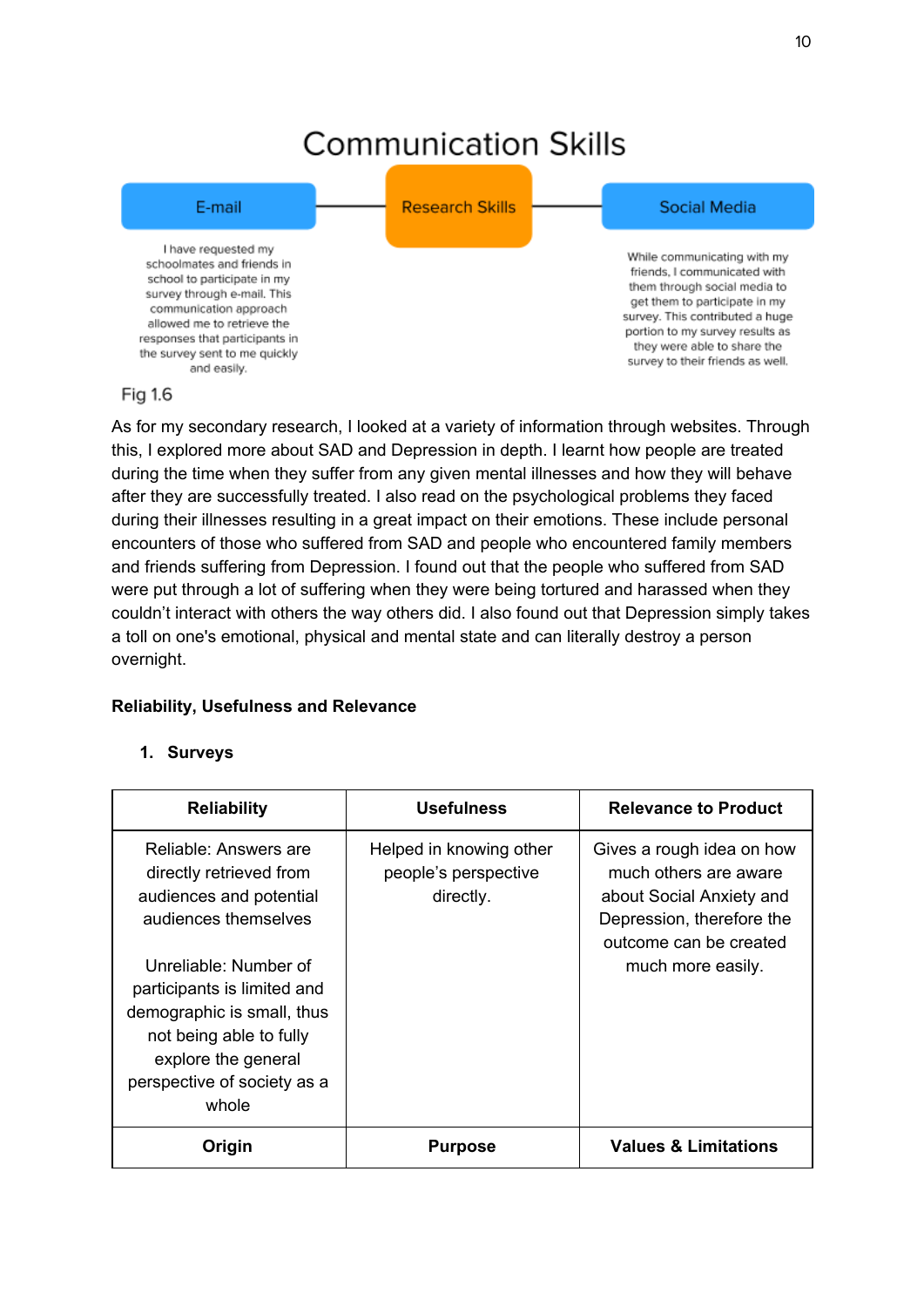**2. Phang, Cheng Kar, Dr. (M.D.)** *I'm Still Human: Understanding Depression with Kindness***. Ed. Sow Fei Looi and Lillian Thong. 1st ed. N.p.: KL Buddhist Mental Health Association, 2013. Print.**

| <b>Reliability</b>                                                                                                  | <b>Usefulness</b>                                                                                                        | <b>Relevance to Product</b>                                                                                 |
|---------------------------------------------------------------------------------------------------------------------|--------------------------------------------------------------------------------------------------------------------------|-------------------------------------------------------------------------------------------------------------|
| Reliable: Author is a<br>psychiatrist and has seen<br>through, assisted and<br>treated patients with the<br>issues. | Helped in knowing first<br>person's perspective,<br>dilemmas and challenges<br>through a trained medical<br>professional | Gives a good idea on what<br>those who suffer from SAD<br>and Depression go through<br>and are put through. |
| Origin                                                                                                              | <b>Purpose</b>                                                                                                           | <b>Values &amp; Limitations</b>                                                                             |

**3. Cuncic, Arlin. "The Link Between SAD and Depression."** *Verywell***. About, Inc., 17 Nov. 2016. Web. 23 Nov. 2016.**

| <b>Reliability</b>                                                                         | Usefulness                                                                                                                  | <b>Relevance to Product</b>                                 |
|--------------------------------------------------------------------------------------------|-----------------------------------------------------------------------------------------------------------------------------|-------------------------------------------------------------|
| Reliable: Author has<br>experienced issues<br>discussed first hand<br>Unreliable: Author's | This can justify my point and<br>statement that SAD in the<br>long run, without being<br>treated can lead to<br>depression. | It can help me show how<br>SAD develops into<br>Depression. |
| experience may not be<br>similar to others                                                 |                                                                                                                             |                                                             |
| Origin                                                                                     | <b>Purpose</b>                                                                                                              | <b>Values &amp; Limitations</b>                             |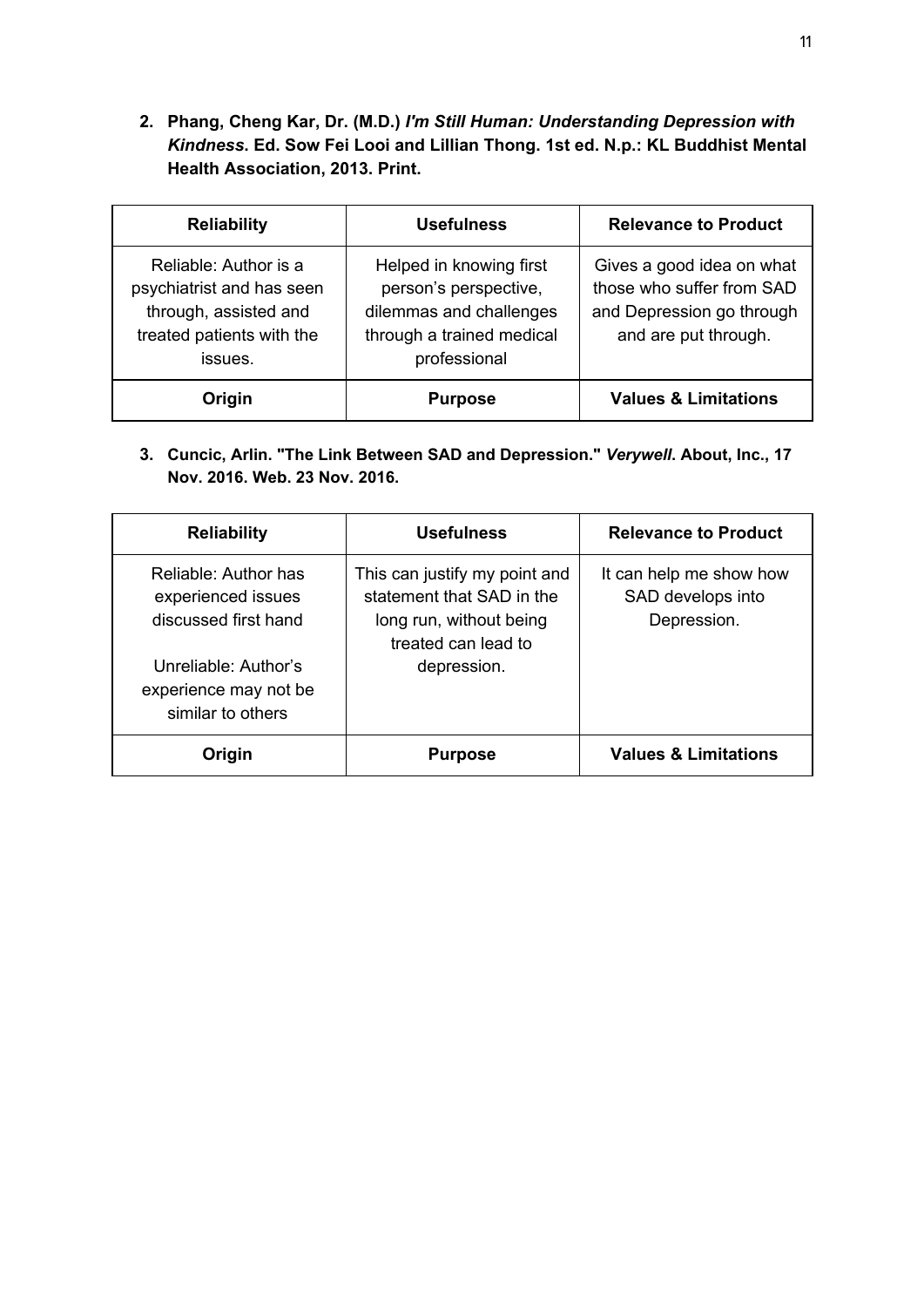#### *Criterion B* **ii) Planning**

#### **PP Process**

### **PP Process**



Fig 2.1

#### **Materials**

| <b>Materials</b> | <b>Details</b>                                                                                  |
|------------------|-------------------------------------------------------------------------------------------------|
| Camera or Phone  | To use for filming the video                                                                    |
| Computer         | To edit the video                                                                               |
| Camera Stand     | To support the camera to when filming the video                                                 |
| <b>Props</b>     | To be used to give a dramatic and realistic effect to the video                                 |
| Script           | To be written by myself, and then printed for use by cast<br>members during my filming process. |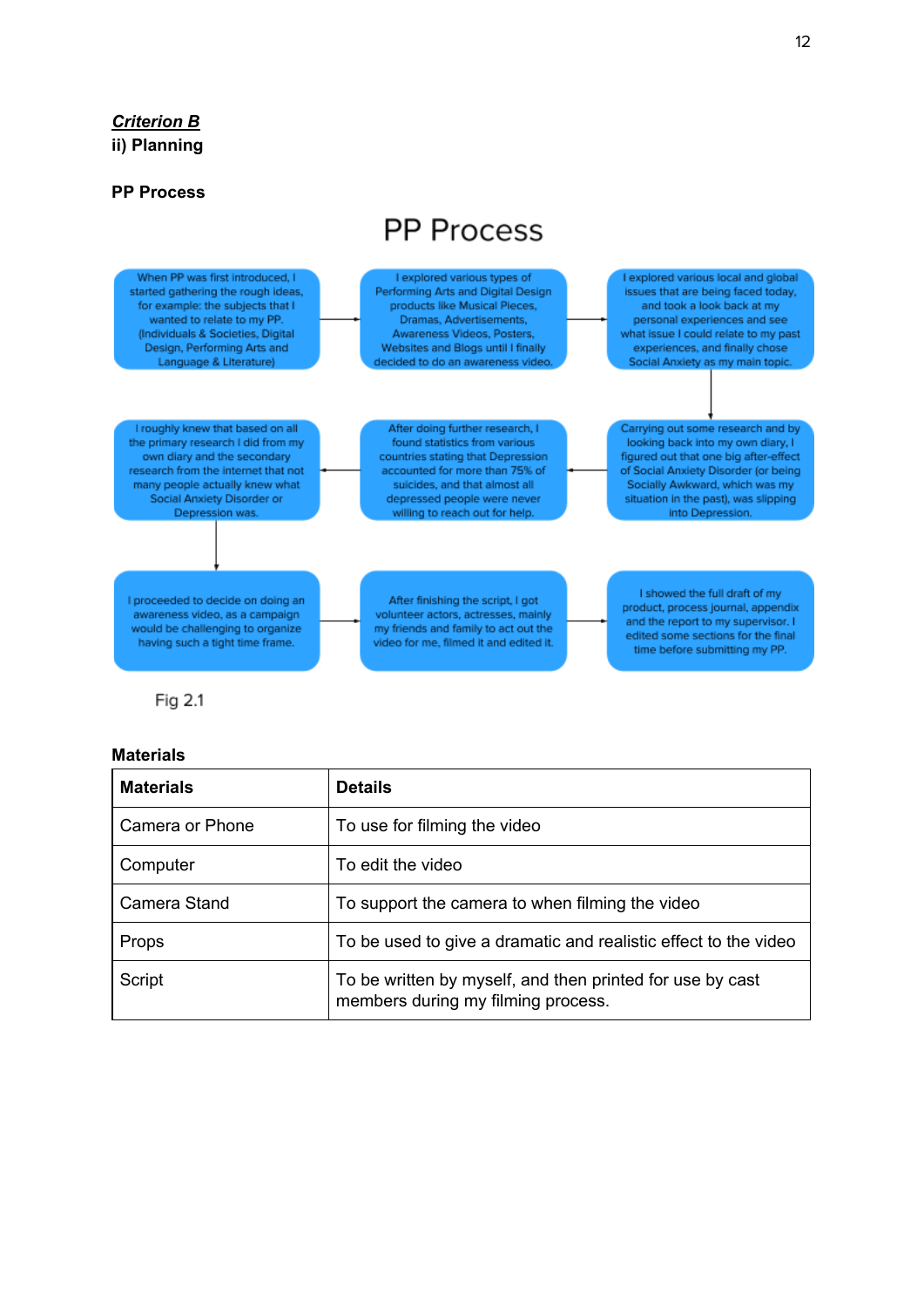| <b>Product Specifications Rubrics (Awareness Video)</b> |  |  |  |
|---------------------------------------------------------|--|--|--|
|---------------------------------------------------------|--|--|--|

| Level                                                         | $\mathbf 0$                                                                                                                                  | $1 - 2$                                                                                                                                                                                                                                                                                                                                                                                                                                                                                                                                      | $3 - 4$                                                                                                                                                                                                                                                                                                                                                                                                                                                                                                                             | $5-6$                                                                                                                                                                                                                                                                                                                                                                                                                                                                 | $7 - 8$                                                                                                                                                                                                                                                                                                                                                                                                                                                                                                                                                                                                                   |
|---------------------------------------------------------------|----------------------------------------------------------------------------------------------------------------------------------------------|----------------------------------------------------------------------------------------------------------------------------------------------------------------------------------------------------------------------------------------------------------------------------------------------------------------------------------------------------------------------------------------------------------------------------------------------------------------------------------------------------------------------------------------------|-------------------------------------------------------------------------------------------------------------------------------------------------------------------------------------------------------------------------------------------------------------------------------------------------------------------------------------------------------------------------------------------------------------------------------------------------------------------------------------------------------------------------------------|-----------------------------------------------------------------------------------------------------------------------------------------------------------------------------------------------------------------------------------------------------------------------------------------------------------------------------------------------------------------------------------------------------------------------------------------------------------------------|---------------------------------------------------------------------------------------------------------------------------------------------------------------------------------------------------------------------------------------------------------------------------------------------------------------------------------------------------------------------------------------------------------------------------------------------------------------------------------------------------------------------------------------------------------------------------------------------------------------------------|
| <b>Message to</b><br><b>Audience</b><br><b>Visual Effects</b> | The student<br>creates a<br>product that<br>does not<br>reach a<br>standard of<br>any of the<br>descriptors<br>above Level 0.<br>The student | The student<br>does not<br>formulate a<br>clear concept<br>of their main<br>objective due<br>to their lack of<br>creativity to<br>merge all<br>elements<br>together,<br>therefore<br>resulting in<br>audiences not<br>understanding<br>the purpose of<br>the video or<br>enjoying the<br>video.<br>The student<br>includes very<br>limited,<br>shallow<br>information<br>about Social<br>Anxiety &<br>Depression,<br>the causes,<br>symptoms and<br>treatment,<br>lacking<br>examples,<br>hence no<br>awareness is<br>raised.<br>The student | The student<br>formulates a<br>clear<br>concept of<br>their main<br>objective to a<br>certain<br>extent due to<br>their minimal<br>creativity to<br>merge all<br>elements<br>together,<br>therefore<br>resulting in<br>audiences<br>roughly<br>understanding<br>the purpose of<br>the video but<br>not enjoying<br>the video.<br>The student<br>includes basic<br>information<br>about Social<br>Anxiety &<br>Depression,<br>the causes,<br>symptoms<br>and<br>treatment,<br>hence little<br>awareness is<br>raised.<br>The student | The student<br>formulates a<br>clear concept<br>of their main<br>objective due<br>to their<br>proficient<br>creativity to<br>merge all<br>elements<br>together,<br>therefore<br>resulting in<br>audiences<br>understanding<br>and enjoying<br>the video.<br>The student<br>includes a lot<br>information<br>about Social<br>Anxiety &<br>Depression,<br>the causes,<br>symptoms and<br>treatment, as<br>well as<br>examples to<br>spread<br>awareness.<br>The student | The student<br>formulates a<br>solid and<br>in-depth<br>concept of<br>their main<br>objective due<br>to their<br>excellent<br>creativity to<br>merge all<br>elements<br>together,<br>therefore<br>resulting in<br>audiences<br>understanding<br>and enjoying<br>the video in<br>depth.<br>The student<br>constantly<br>includes<br>information<br>about Social<br>Anxiety &<br>Depression,<br>the causes,<br>symptoms and<br>treatment, as<br>well as<br>in-depth<br>examples and<br>case studies to<br>spread<br>awareness<br>and<br>showcasing<br>actual reality<br>as opposed to<br>scripted<br>scenes.<br>The student |
|                                                               | creates a                                                                                                                                    | does not use                                                                                                                                                                                                                                                                                                                                                                                                                                                                                                                                 | uses basic                                                                                                                                                                                                                                                                                                                                                                                                                                                                                                                          | uses camera                                                                                                                                                                                                                                                                                                                                                                                                                                                           | uses camera                                                                                                                                                                                                                                                                                                                                                                                                                                                                                                                                                                                                               |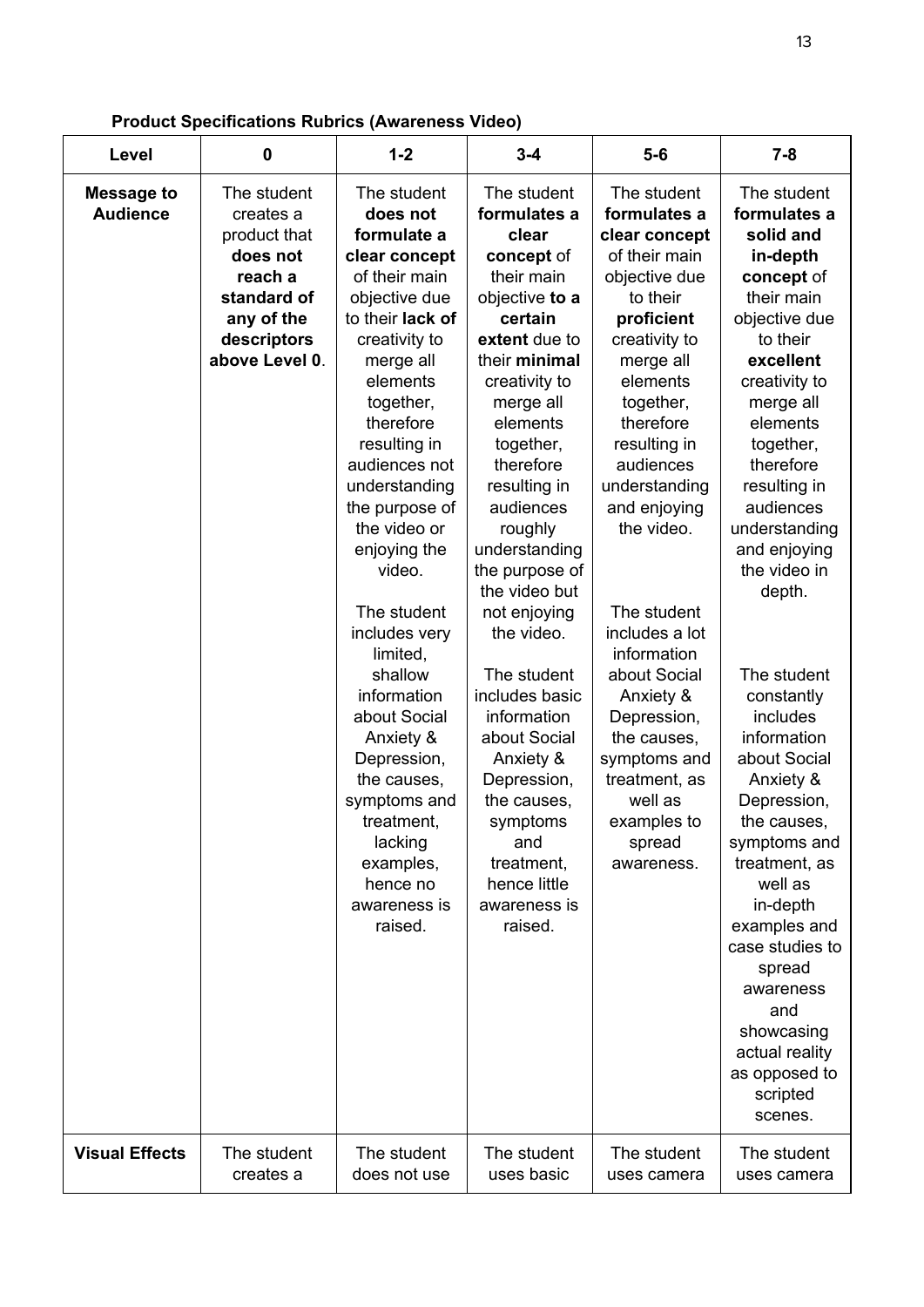|                                             | product that<br>does not<br>reach a<br>standard of<br>any of the<br>descriptors<br>above Level 0.                             | any camera<br>angles to<br>manipulate the<br>audience's<br>feelings<br>towards the<br>video, and the<br>video is overly<br>dramatized.         | camera<br>angles to<br>manipulate<br>the<br>audience's<br>feelings<br>towards the<br>video, but not<br>fully delivering<br>an accurate<br>message as<br>there is too<br>much<br>dramatization. | angles and<br>visual effects,<br>showing an<br>idealized<br>setting to<br>manipulate<br>the audience's<br>feelings<br>towards the<br>video, but not<br>fully delivering<br>an accurate<br>message as<br>there is a fair<br>amount of<br>dramatization. | angles, visual<br>effects,<br>realistic acting<br>and unedited<br>footage to<br>manipulate the<br>audience's<br>feelings<br>towards the<br>video and<br>showing a<br>realistic setting<br>and not an<br>idealized one. |
|---------------------------------------------|-------------------------------------------------------------------------------------------------------------------------------|------------------------------------------------------------------------------------------------------------------------------------------------|------------------------------------------------------------------------------------------------------------------------------------------------------------------------------------------------|--------------------------------------------------------------------------------------------------------------------------------------------------------------------------------------------------------------------------------------------------------|------------------------------------------------------------------------------------------------------------------------------------------------------------------------------------------------------------------------|
| Power of<br>Language &<br><b>Sound</b>      | The student<br>creates a<br>product that<br>does not<br>reach a<br>standard of<br>any of the<br>descriptors<br>above Level 0. | The student<br>fails to create<br>an emotional<br>bond between<br>the audience<br>and the video<br>due to the lack<br>of power of<br>language. | The student<br>creates a<br>limited<br>emotional<br>bond between<br>the audience<br>and the video<br>with some<br>power of<br>language.                                                        | The student<br>creates an<br>emotional<br>bond in the<br>audiences and<br>immerses<br>them into the<br>awareness<br>video by using<br>both the<br>power of<br>language and<br>sound effects.                                                           | The student<br>creates an<br>emotional<br>bond in the<br>audiences and<br>immerses<br>them into the<br>awareness<br>video by all the<br>audio editing<br>techniques.                                                   |
| Global<br><b>Context</b><br><b>Relation</b> | The student<br>creates a<br>product that<br>does not<br>reach a<br>standard of<br>any of the<br>descriptors<br>above Level 0. | The student<br>does not show<br>a clear<br>understanding<br>of the global<br>context and<br>inquiry<br>questions.                              | The student<br>shows a slight<br>relationship<br>between the<br>global<br>context,<br>inquiry<br>questions in<br>the product.                                                                  | The student<br>shows that<br>there is a<br>clear<br>correlation<br>between the<br>global context<br>and inquiry<br>questions in<br>the product.                                                                                                        | The student<br>shows that<br>there is a clear<br>correlation<br>between the<br>global context<br>and inquiry<br>questions in<br>the product<br>and answers<br>the inquiry<br>questions as<br>well.                     |

#### **Timeline**

I kept close to the timeline during the earlier phases of the project, until I completed the planning phase which did not involve third parties. However, it became a challenge to keep to the project timeline, thereafter as many planned dates for interviews and filming the video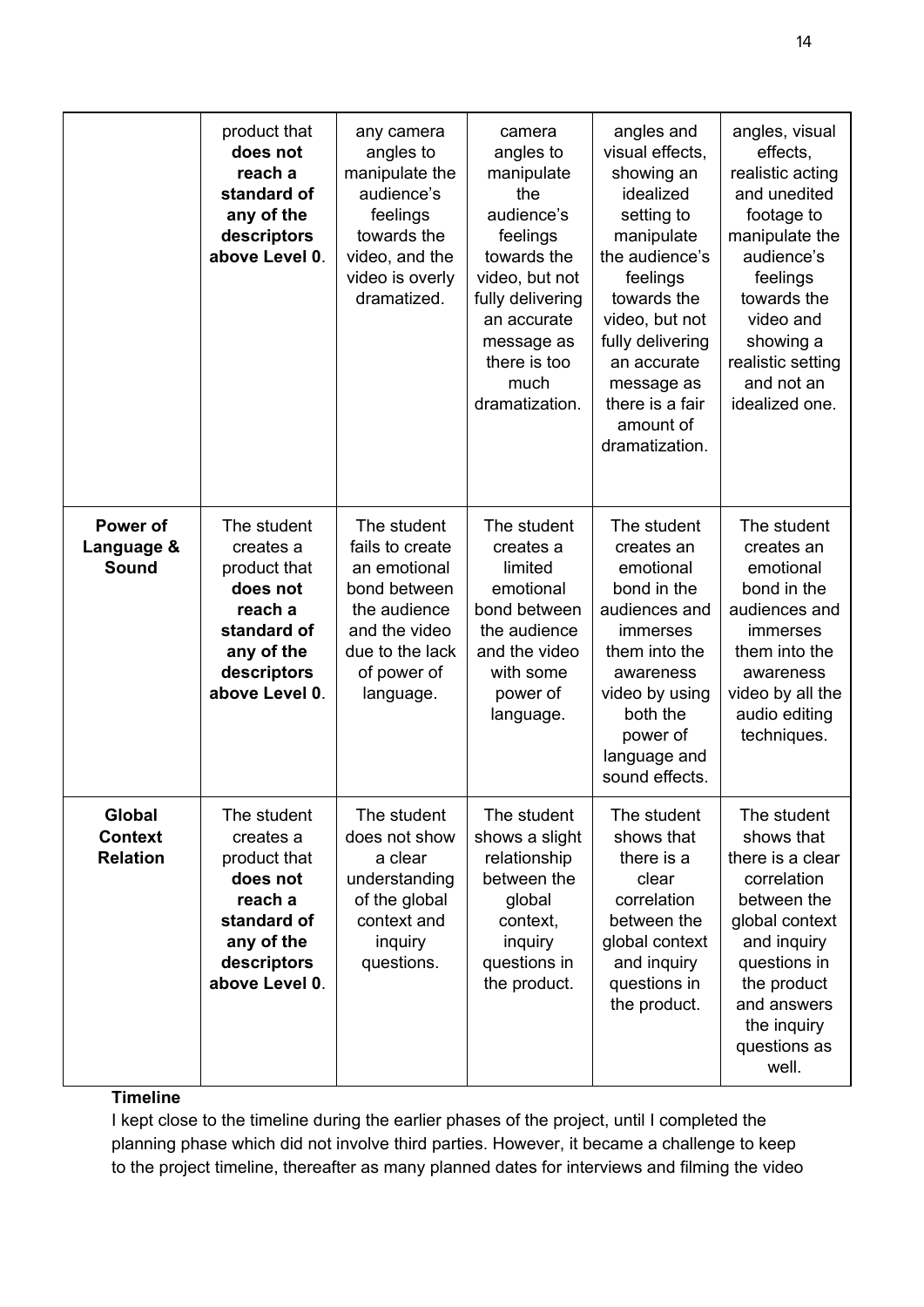were changed due to unforeseen circumstances or unavailability of interviewees. I had to revise my timeline many times during the later half of the taking action and creation phases.



I have managed to develop my time management skills to some extent as I constantly checked my timeline throughout this task to ensure that I was on track when it came to carrying out online research. The investigation part was only partially successful, as for the online part only. I constantly researched for first-person experiences of SAD and Depression online so that the information provided would be much clearer and accurate. I also made sure that secondary sources found online were reputable and trusted sources. However, I am aware on how I must improve further on my risk management skills, as throughout the creation process, I never actually thought about the potential complications and problems that could arise through the filming of the video.

#### **ATL Skills**

### Approaches to Learning in Research



#### **iii) Taking Action**

#### **Product Making Process**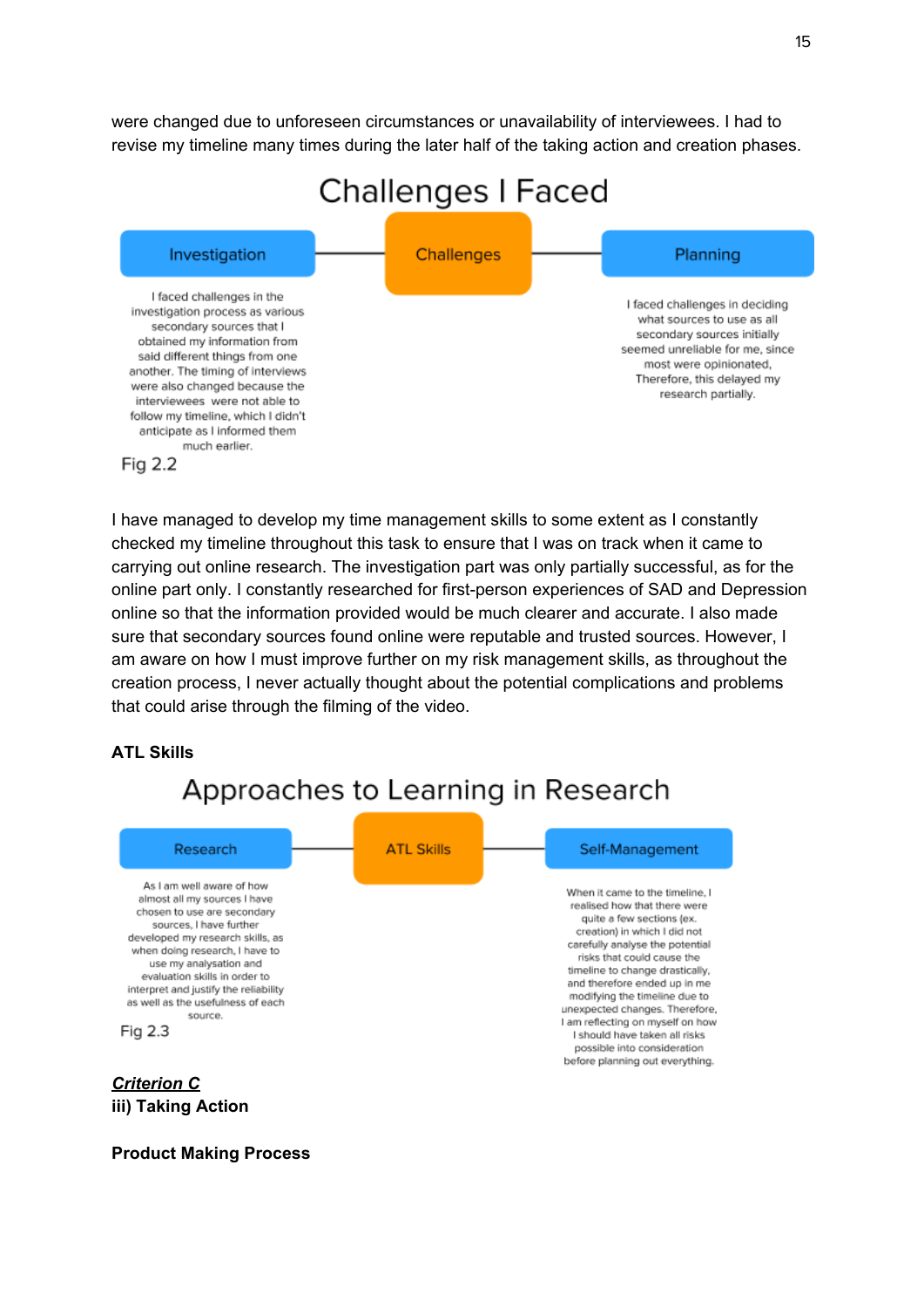My target survey audience, mainly the working generation of Malaysians (12-60 years old) are the ones who are not aware about the seriousness of Depression and how SAD could lead to Depression, and possibly even more mental illnesses. In fact, some Malaysians even responded that SAD and Depression were diseases. (Fig 3.2) I actually felt concerned for these people as I clearly defined to them that disease meant "sickness that can be transmitted and spread and can only be cured by treatment, the way you attempt to cure other fatal diseases". I felt that individuals in this age range would be influenced by videos, as based on online statistics and a separate survey I did, more than 75% of people who were aged 12 to 30 said they would listen to whatever was said in a video and trust it more than any other media. (Fig 3.3)

I had concerns when it came to the effectiveness of my product, as I felt that if I only had a drama being acted out in my video and it would not leave a huge impact on the audience. I felt that a portion of the audience may simply be confused and think of the awareness video as being simply a scripted drama. Therefore, I used my critical thinking skills and scripted out some narrations to accompany the video, added some extra captions and text in the video. When filming, I faced challenges in terms of keeping to the project timeline, due to unavailability of cast members. I had to use my self-management skills to modify the timeline heavily and reflect on how I should have taken into account all potential risks during the planning stage. At critical times of the video filming, I managed to seek the assistance of my neighbours who graciously supported my project and became replacement actors or actresses. Their presence also helped me overcome a reliance of young teenagers and introduced people of the appropriate age for the each role.

**Challenges Faced**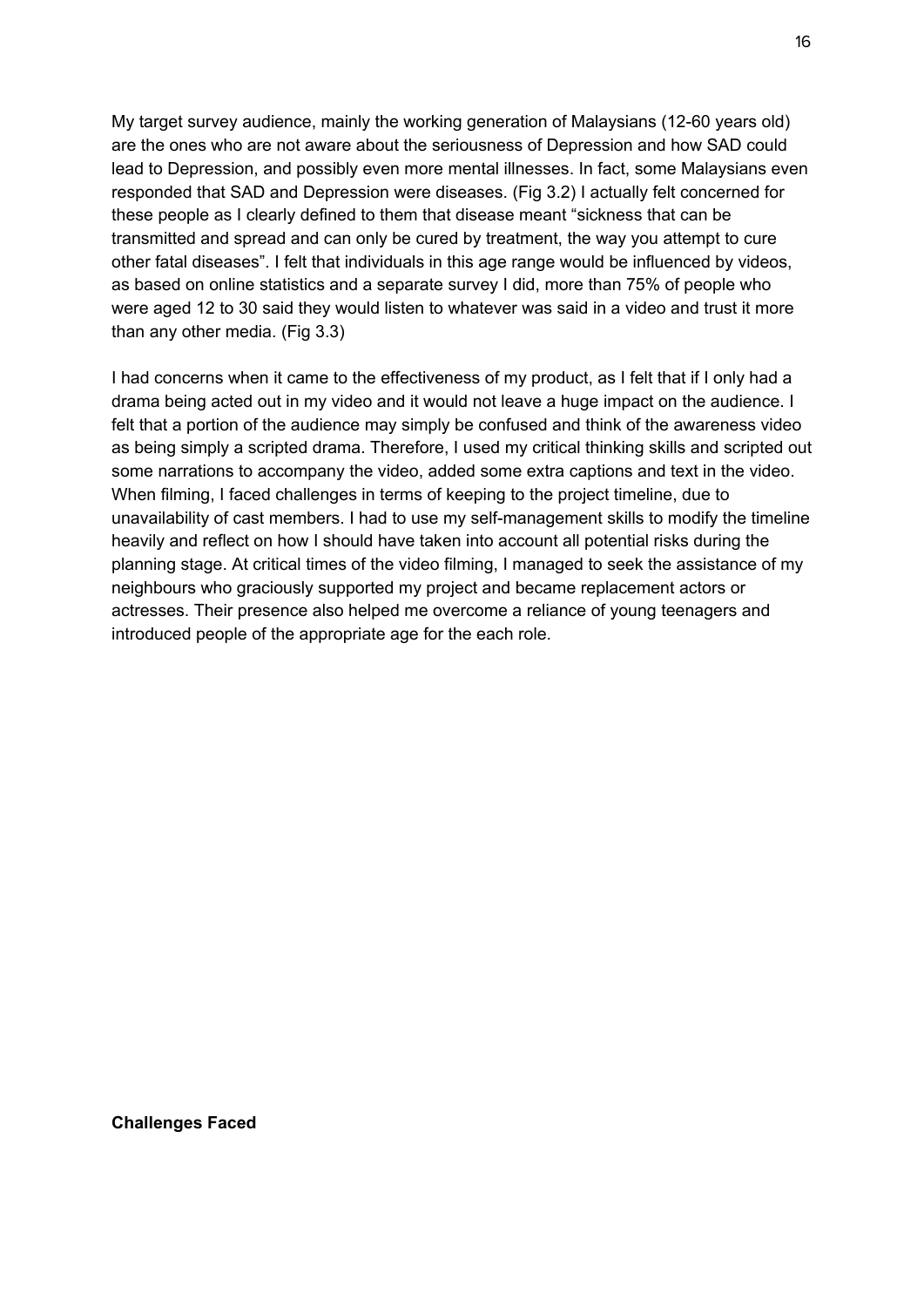### **Challenges Faced**



#### **Approaches to Learning in Creation**

### Approaches to Learning in Creation

#### **Creative Thinking**

When faced with the issue of not being able to get all cast members to perform at one time, I used the manipulation of camera angles, sound effects, visual effects and even digital animation to create a more smooth and realistic effect for the video.

Fig 2.5

**ATL Skills** 

#### **Critical Thinking Skills**

Throughout the process of creating my product, I have used many critical thinking skills such as the PDCA cycle. I have also reflected on any errors made in any section of the creation process to ensure that the errors won't occur again in the future.

*Criterion D* **iv) Reflection**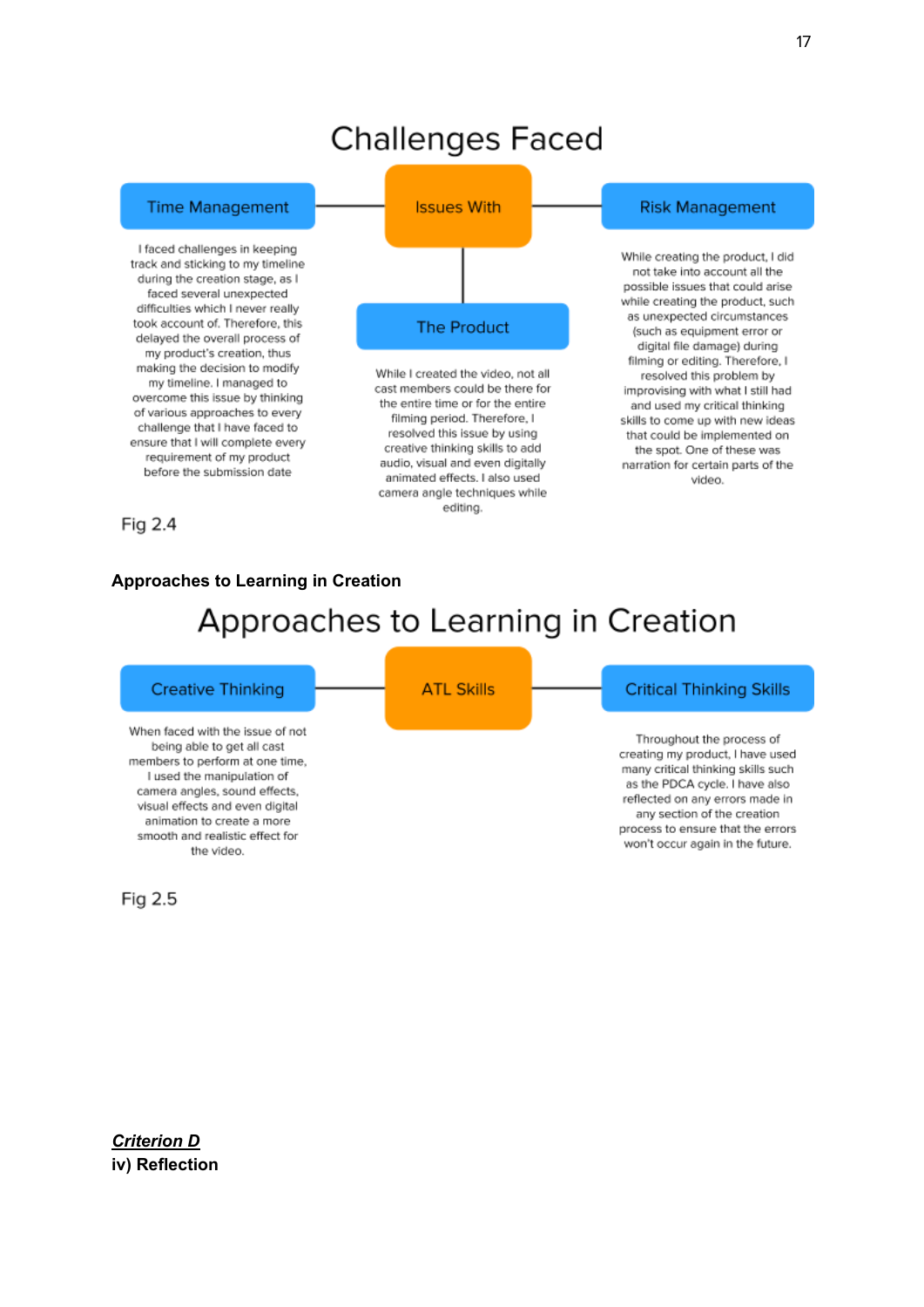#### **Self Evaluation**

Based on the criteria that I created, I personally felt that I would give myself a 5 out of 8 for the Message to Audience criteria. After looking at my product, I felt that although I formulated a clear concept of spreading awareness of Social Anxiety & Depression, the content in my video only outlined the methods of spreading awareness, treatments and prevention.

I would give myself a 6 out of 8 for Visual Effects as I felt that I have used a lot of camera manipulating techniques to portray an idealized settings and control the audience's emotion. However, I felt that my setting is too idealized and a little dramatized and does not portray much of the real situation.

I would give myself a 4 out of 8 for Power of Language and Sound as I feel that I have not used the power of language (metaphors, rhetorical devices) or sound effects to create an emotional bond in the audiences and immerse them into the awareness video.

I would give myself a 7 out of 8 for Global Context Relation as I feel that my I show that there is a clear correlation between the global context and inquiry questions in the product, especially since all my inquiry questions are answered.

I developed my thinking skills both critically and creatively throughout the whole process as I explored the content that was delivered in depth to identify and interpret the main issues that were discussed. Challenges I faced in the creation stage developed my Critical and Creative Thinking Skills, as I immediately improvised or came out with various methods and implemented them to ensure my product would be successful. I also improved my communication skills by conveying my main issue through performing arts and the power of language.

#### **Improvement**

I felt that the video can be improved in terms of creativity as most of the video's ideas are ideas inspired by other videos, which are considered "recycled" videos and hence cannot fully capture the audience's attention anymore. Most surveyed potential audience members say that original, new content will likely be more attractive.

I would say that I have included a lot information about Social Anxiety Disorder & Depression, the causes, symptoms and treatment, as well as examples to spread awareness. However, I feel like I could have included more visual diagrams and charts to match the statistics that I say and quote the sources from because that would increase the chances of the audience understanding and remembering the statistics.